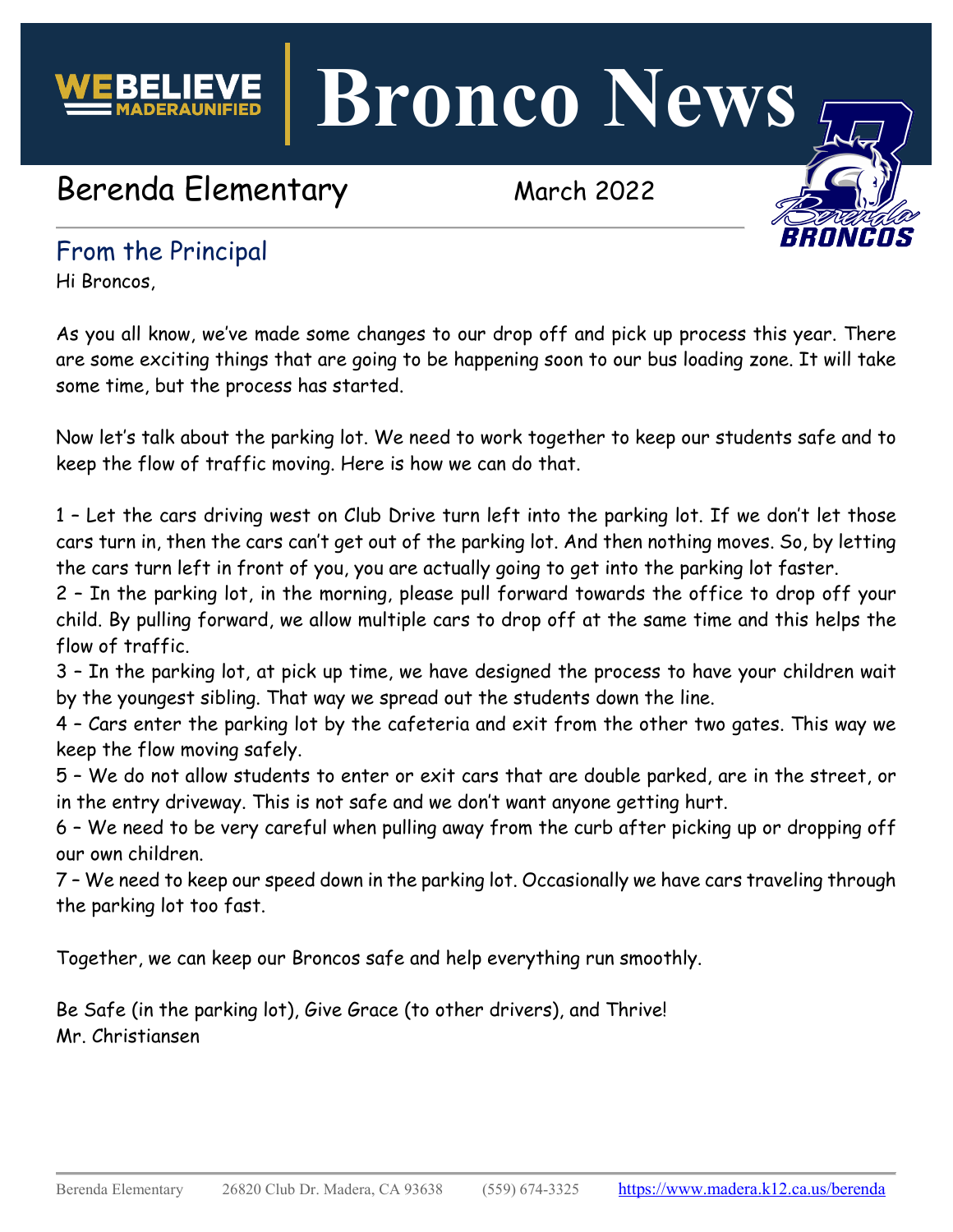

### Important News

**Cookie dough** orders are due today - March 1<sup>st</sup>. We appreciate all the support we get from our families. We use the funds we raise to support our Broncos in many ways. We purchase rewards, we help pay for activities, and just recently we purchased more uniform shirts for our sports teams.

**ELPAC testing** is starting for our English Language Learners. It is very important that you child do their best on this test! Our goal is to reclassify each of our ELs (English Learners) to a status of R-FEP (Reclassified Fluent English Proficient). When an EL is reclassified, they are then able to get an elective class when the go to middle and high school. If they are not reclassified, they will be taking another ELD (English Language Development) class in middle and high school.

I know all this can be very confusing. Many of your questions are answered during our **ELAC meetings**. These are great meetings to learn more about Berenda and what we are doing to support our EL students. Our next ELAC meeting is scheduled for March 16<sup>th</sup> at 3:00 pm via Zoom.

We are now starting **wrestling season**. Like our other sports, this is an opportunity to learn how to work as a team, build self-confidence, and improve overall health as we work to get into shape.

**Registration for all NEW students** to MUSD begins on March 1<sup>st</sup>. This is the time to get your **Kindergarteners** registered for the 2022-2023 school year that begins in August. How you ask? Visit maderausd.org / Click on the REGISTRATION tab at the top of the page Click on NEW STUDENT / Complete the online pre-enrollment process Need help? Call Berenda or the MUSD Call Center from Mon-Fri, 8 am - 7 pm at 559-416-5879.

Transitional Kindergarten enrollment dates have been changed for the upcoming school year. Students turning 5 years of age between 9/2/2022 - 2/2/2023 will be in TK next year.

We are excited to announce that during conference week, at the end of March, we will be hosting a **Scholastic Book Fair**. Students will be able to purchase books in person and on-line this year. More information will come through your ParentSquare app soon.

# Event Highlights

We just finished **football season**. Our Broncos had a lot of fun and represented us proudly on the field. I let them know that it isn't all about winning. It's about learning to play the game, work as a team, and grow as a student athlete. Thanks to our coaches, Mrs. Cantu and Mr. Cordero, for helping our students to learn and grow!

This was also the official season for **Cheerleading** and culminated with **Cheer Fest** where all the squads from all the schools in the district performed for each other. Both our Spirit Team and